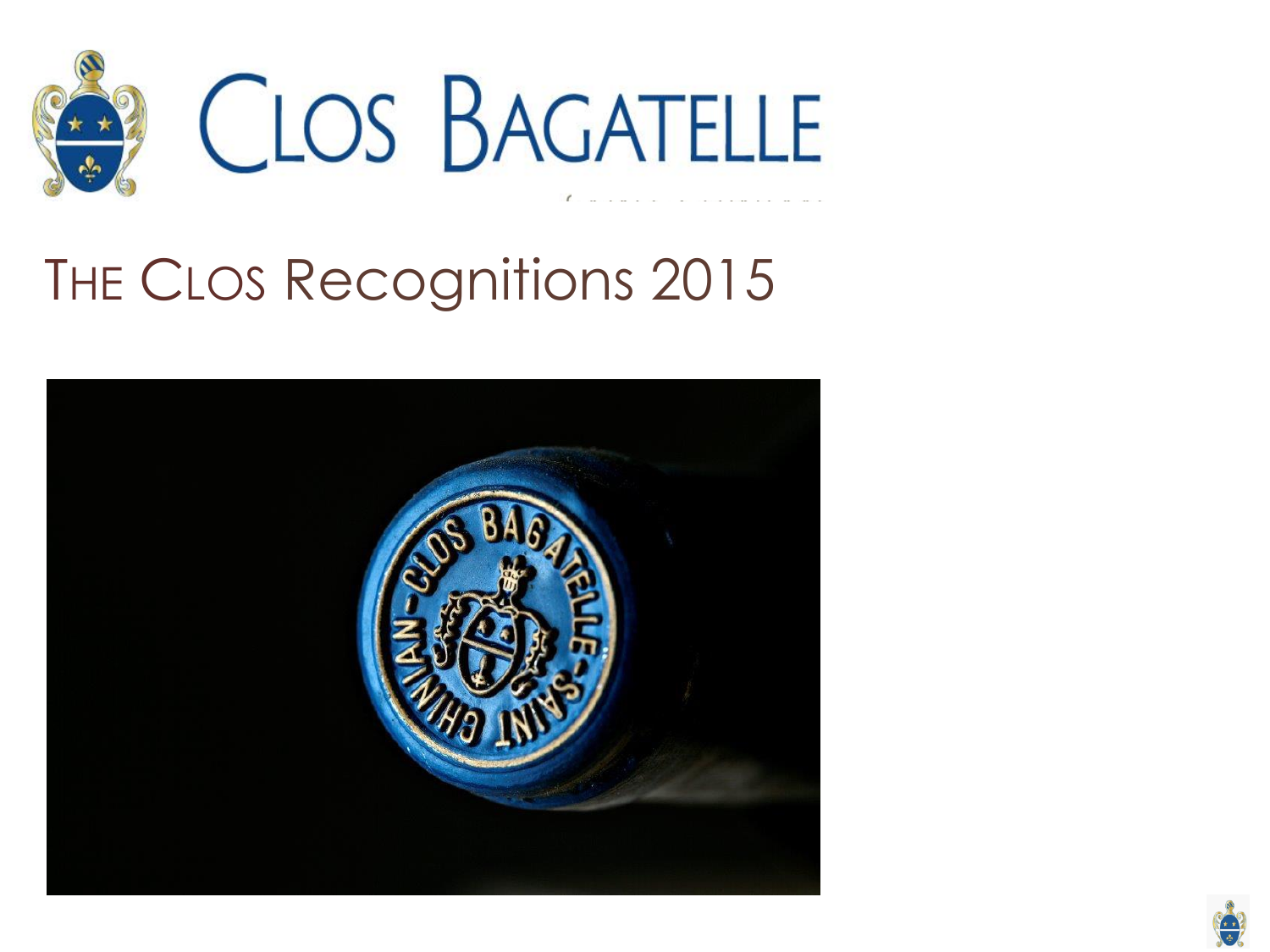## **CLOS BAGATELLE** LA LAUZE PLOTS

# LES CUVÉES DU CLOS



#### Saint Chinian AOP rouge

2014

International Wine Challenge : Silver medal

Decanter : Bronze medal



## Méditerranean & Voluptuous

#### A l'Origine red Veillée d'Automne red



Saint Chinian AOP rouge 2011

Mundus Vini :Silver medal.



## Bracy & warm

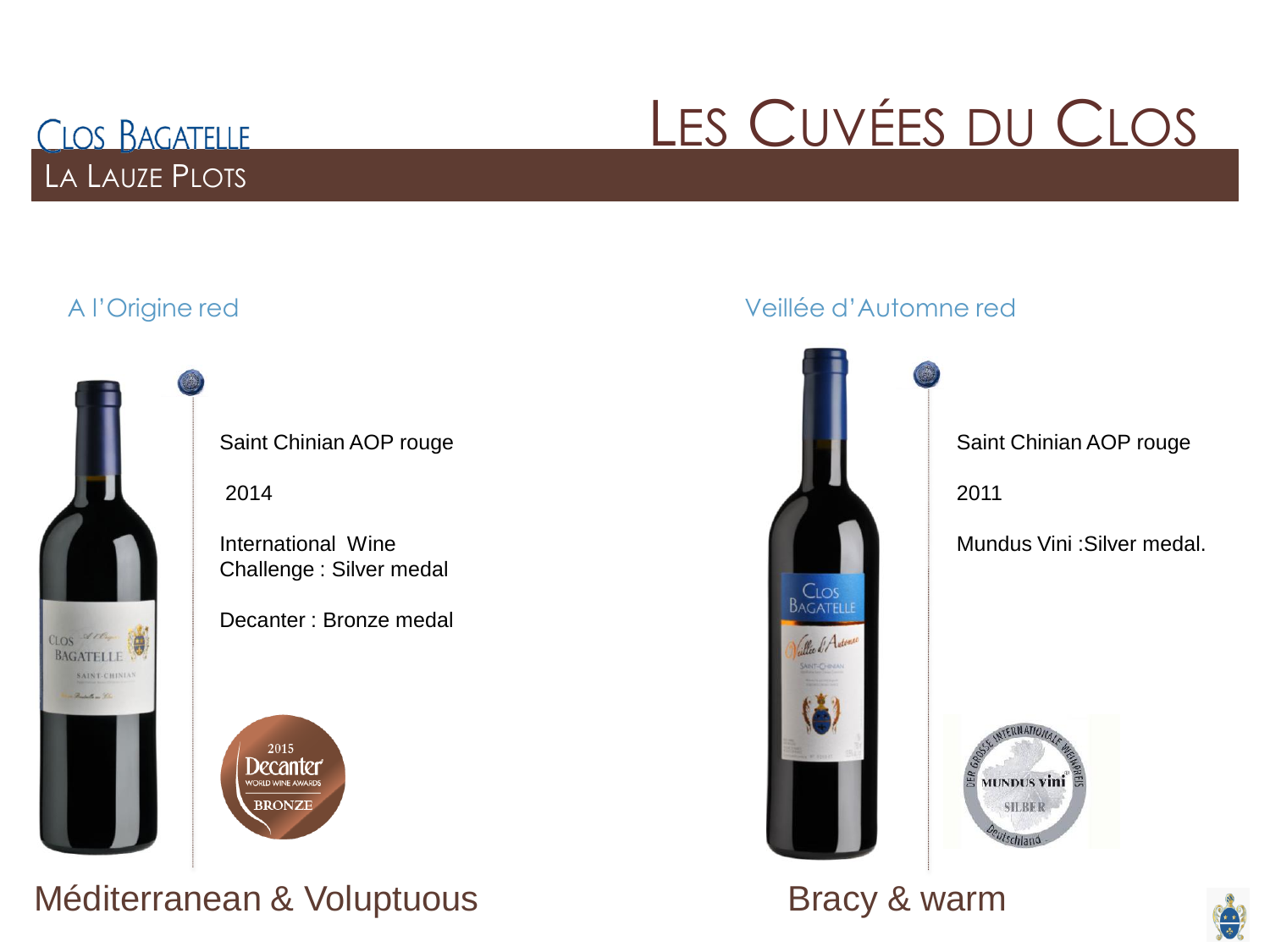### **CLOS BAGATELLE** DONNADIEU AND ASSIGNAN PLOTS

# LES CUVÉES DU CLOS

### Sentiers de Bagatelle, Donnadieu and Colline d'Assignan





2012

Wine Advocate : 87/100

Vinum : 15 / 20

Concours des grands vins de France : Gold medal.

Decanter : Bronze medal.





Intense & complex





Saint Chinian AOP blanc

Wine advocate : 88/100

International Wine Challenge : Bronze medal.



Straightforward & minéral

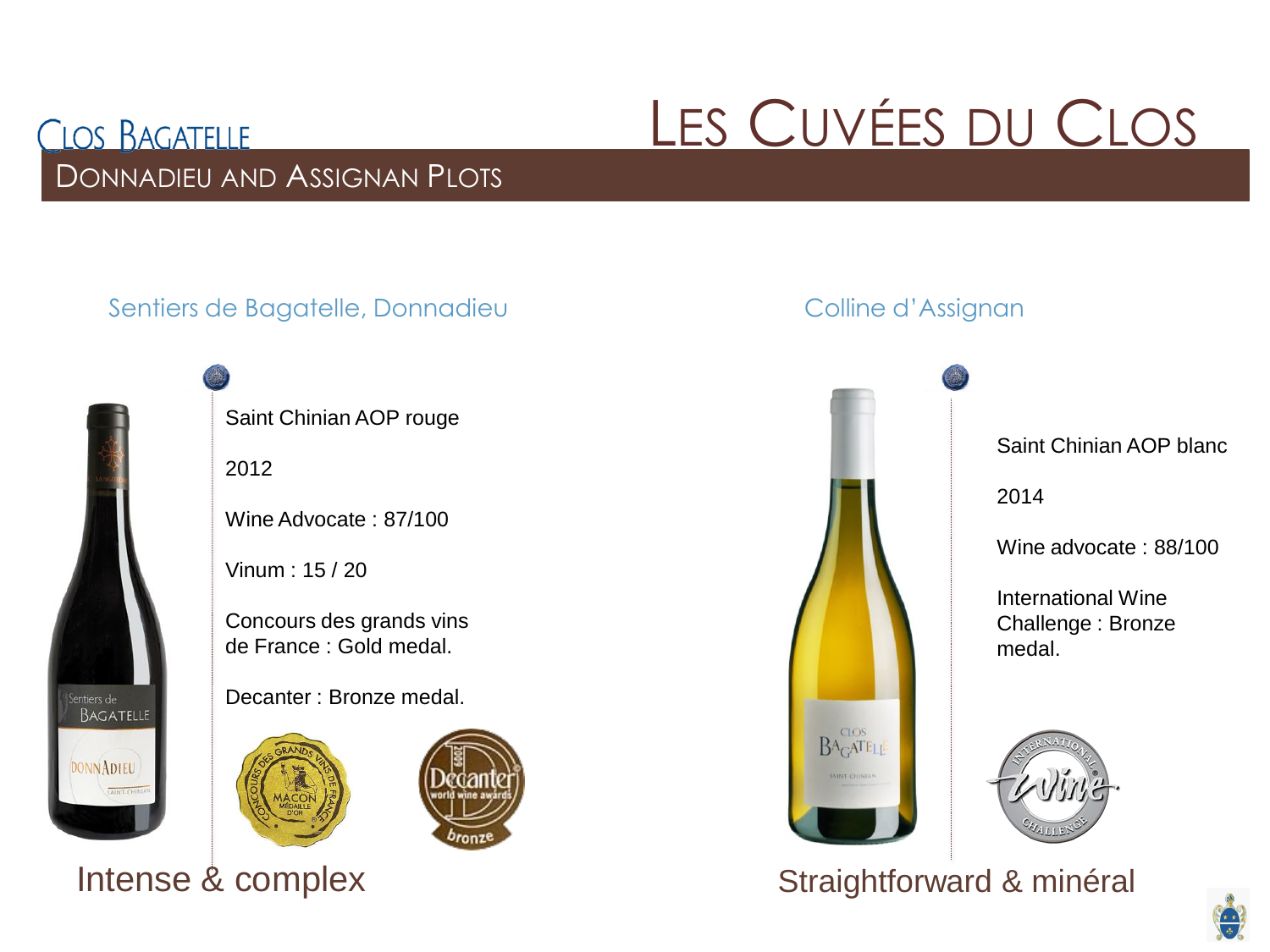# **CLOS BAGATELLE** MERGING THE 3 TERROIRS

# LES CUVÉES DU CLOS

### Le Clos de ma Mère



Saint Chinian AOP blanc

2014

Wine advocate : 88 /100

Vinum : 16 / 20

International Wine Challenge : Bronze medal.



Subtle & élégant



### La Terre de mon Père Je me souviens

Saint Chinian AOP rouge

2011

Wine Advocate : 93 /100

Concours des Grands Vins du Languedoc-Roussillon : Great gold medal.

Vinalies Nationales : Prix d'Excellence





## Great & harmonious **Opulent & refined**



Saint Chinian AOP rouge

2013 too young, not yet presented.

2010

Wine Advocate : 95 /100



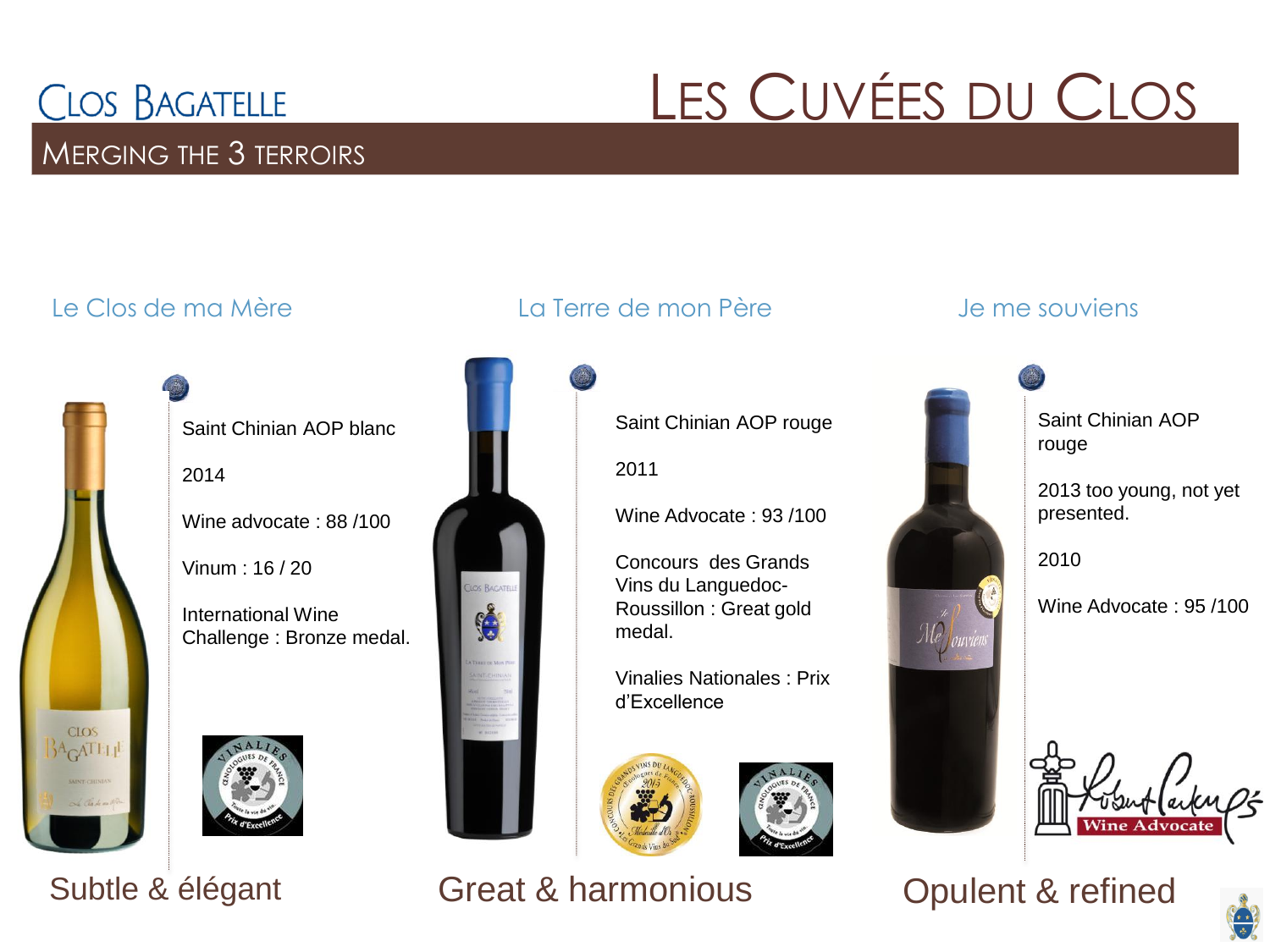# **CLOS BAGATELLE**

SAINT JEAN DE MINERVOIS

# LES CUVÉES DU CLOS





Muscat de Saint jean de Minervois AOP

2013

Challenge International Bordeaux : Gold medal.



#### Bagatelle Crain de Lumière La Divine

Muscat de Saint jean de Minervois AOP

2013

Vinum : 16 / 20

Grands Vins du Languedoc Roussillon : Gold medal.



Sweet white Pays d'Hérault IGP

2014

New cuvée.

Expressive & Smooth Minéral & Fresh

Shiny & Refined